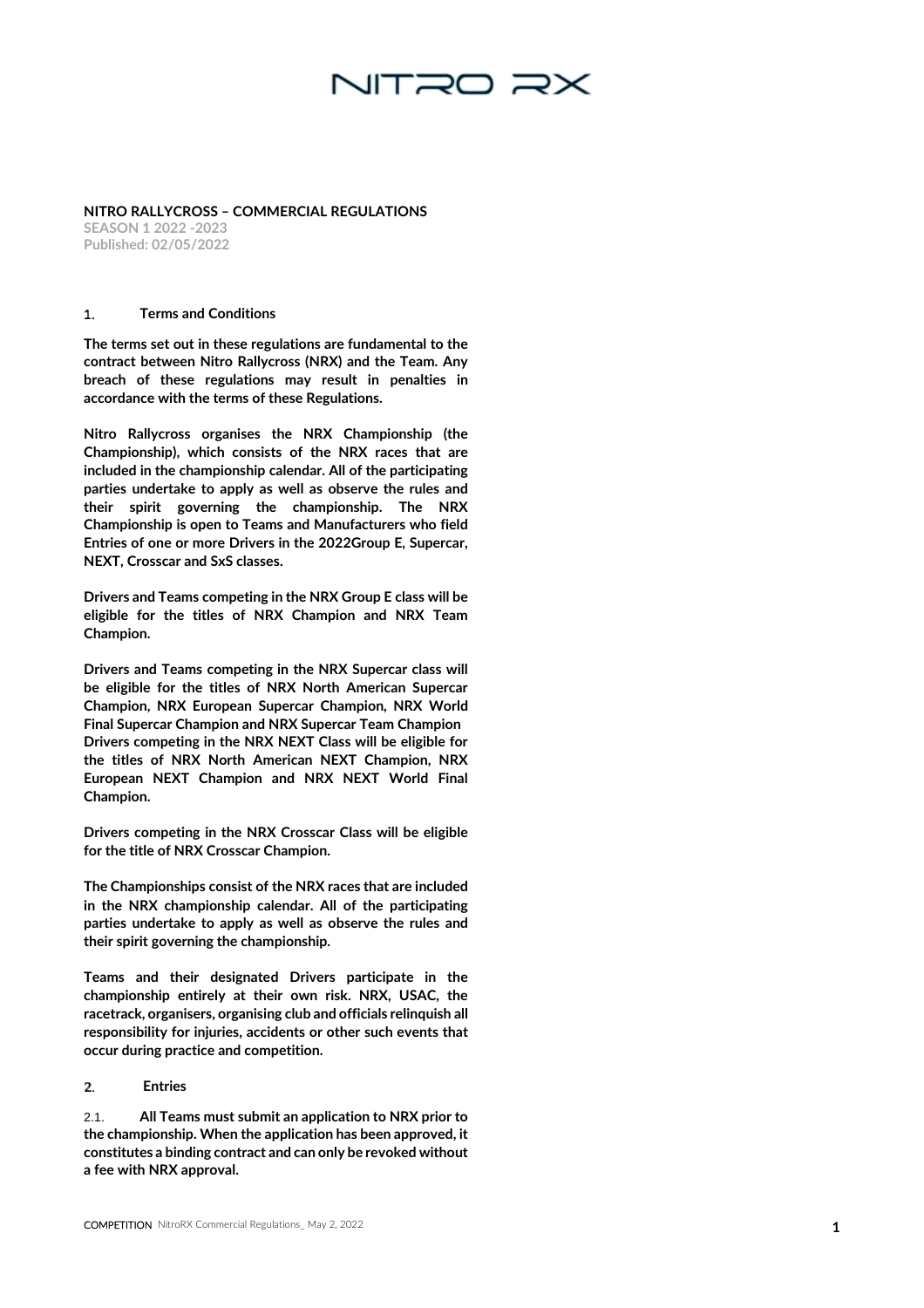# NITRO RX

2.2. Team and individual entries may be accepted for full or partial season participation. The deadline entry submission shall be stated on the Entry form. NRX may accept or refuse to accept late Entries. Late Entrants, if accepted, may be penalised by NRX. No Entry date here?

2.3. An Entry by electronic mail or other means delivered by the closing of the Entry deadline may be accepted, provided it is subsequently accompanied by the Entry fee within 48 hours of NRX's receipt of the Entry or as otherwise directed by NRX.

2.4. The individual signing the application materials represents that the individual is authorised to act on behalf of the named Team or Driver? in all matters. Additional corporate representatives may be listed, and the authority of any individual may be limited.

2.5. An approved Entry serves as the authorisation to compete in a specific Event or Events(s) on behalf of the specific Entrant to whom the Vehicle number is assigned and acknowledgement of an agreement to the Rules.

2.6. If an individual/entity participates in any Event without having properly submitted fully executed Entry form materials, the individual/entity, by such participation, nevertheless agrees that the individual/entity is subject to all Rules and all statements, releases and obligations appearing in the Entry form materials for the Event, as if the individual/entity had properly submitted fully executed Entry form materials.

2.7. In recognition of the support of racing fans and efforts and monies expended by sponsors, NRX and Event Promoter in connection with the Events, Team agrees to participate in any and all portions of on -Track Events in which Team has submitted and NRX has approved, an Entry. Entrant agrees not to engage alone or with others in tactics which would disrupt or delay the on -Track Events and to cooperate fully with ceremonies preceding, during and following the on - Track Event and to refrain from any conduct which would disrupt or detract from such ceremonies.

2.8. Entrant understands and agrees that NRX has the right at any time to withdraw the privileges of participation or otherwise reject, exclude or disqualify any Team including but not limited to any Vehicle, Driver or other Participant, if NRX in its discretion determines that rejection, exclusion or disqualification is in the best interest or integrity of the NRX, the Series or the promotion of Events. A Team, Driver and any third party they represent shall have no claim for damages or injunctive relief against NRX, any Event Promoter and/or their representatives by reason of such rejection, exclusion or disqualification.

2.9. Entries, even once accepted, are revocable by NRX at any time and for any reason.

2.10. Any changes to an approved Entry form shall be completed on NRX provided forms and subject to approval by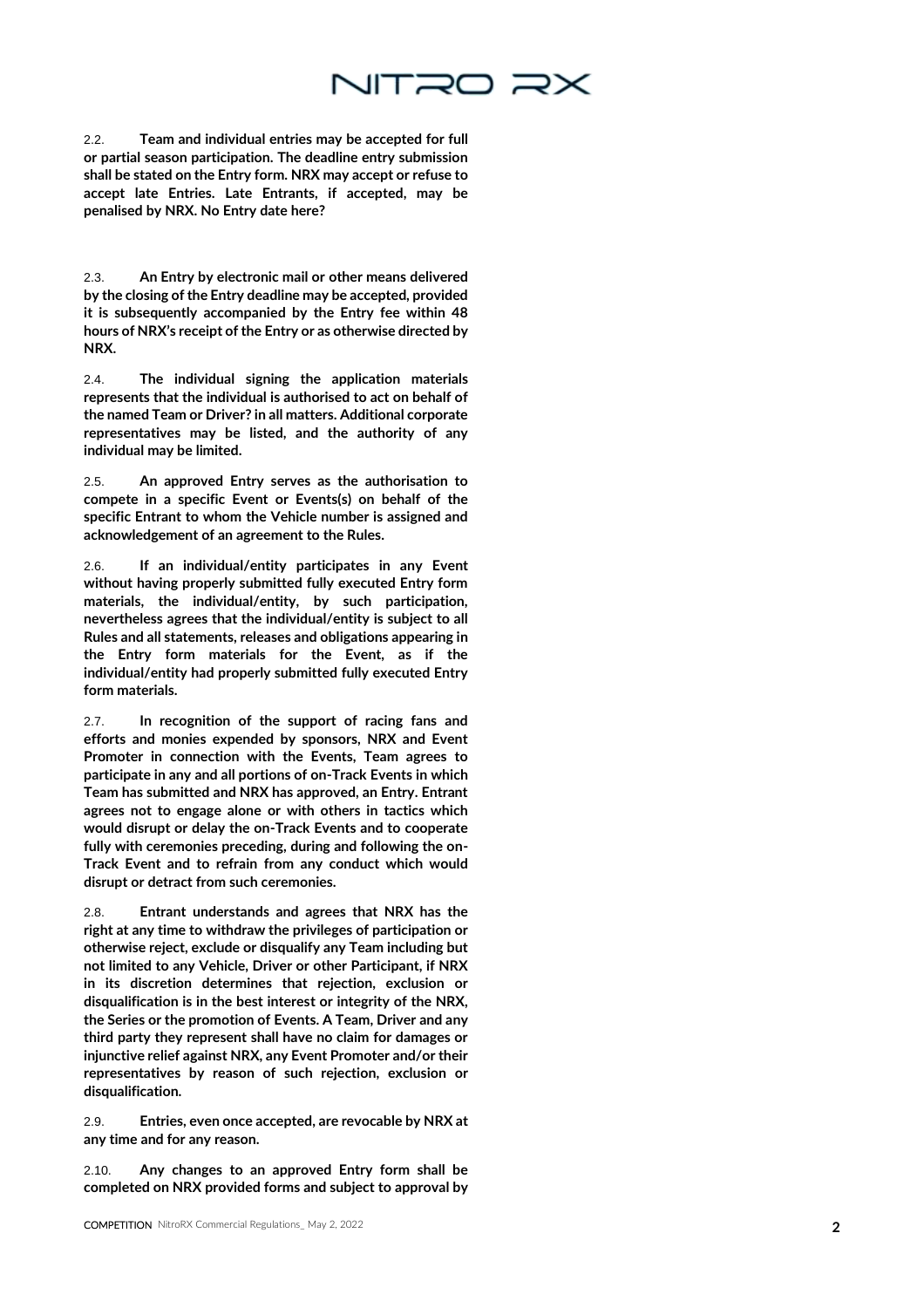

NRX prior to the Entrant's Vehicle participating in any on - Track activities.

2.11. If a corporate representative's status changes, NRX may require an individual authorised to act on behalf of the Entrant to submit new application materials for that Entrant for approval. NRX may require an Entrant to submit another Entrant License fee and resubmit any other materials including, without limitation, a Leaders Circle Program Agreement, Entry forms, or any other requirements as determined by NRX.

2.12. Upon request, NRX must be provided satisfactory information regarding ownership of a Team.

#### 3. **Eligibility**

3.1. After receipt of the application materials, the Team's competitive and business viability will be assessed to determine whether to approve and issue the Entrants license. Factors taken into account may include, without limitation:

3.2. Purchase and/or lease agreements with Manufacturers;

3.3. Purchase and/or lease agreement for its shop;

3.4. Employment or consultancy agreements with key personnel including, without limitation, team manager, engineer, chief mechanic and Driver. Entrant must remain in Good Standing at all times.

3.5. Driver licensing is governed by Section (7) of Each Class NRX Sporting Regulations and may vary depending on the particular on -track activity. Copies of all necessary license applications and membership forms can be found on the USAC website at www.usacracing.com.

3.6. NRX may continuously re -evaluate the eligibility and performance of a Driver or Team to determine if the Driver and/or Team shall remain licensed. As part of such evaluation, NRX may consider input from any Official, any Driver and others as NRX determines appropriate and may require a Driver and/or Team to participate in Testing under the observation of Officials, Drivers, and/or others.

4. **Participation**

4.1. Any Driver, Entrant, or other Member who by Entry form or other means has agreed to participate in an Event may be penalised for failing to participate in any portion of such Event. Entry fees are non -refundable.

4.2. In order to participate in an Event, the Vehicle must be properly entered and be designated and explicitly identified by Vehicle number on only one Entry form for that Event. Notwithstanding any prior NRX approval, any Vehicle participating in an Event while in noncompliance with the above requirements may be disqualified and any Team who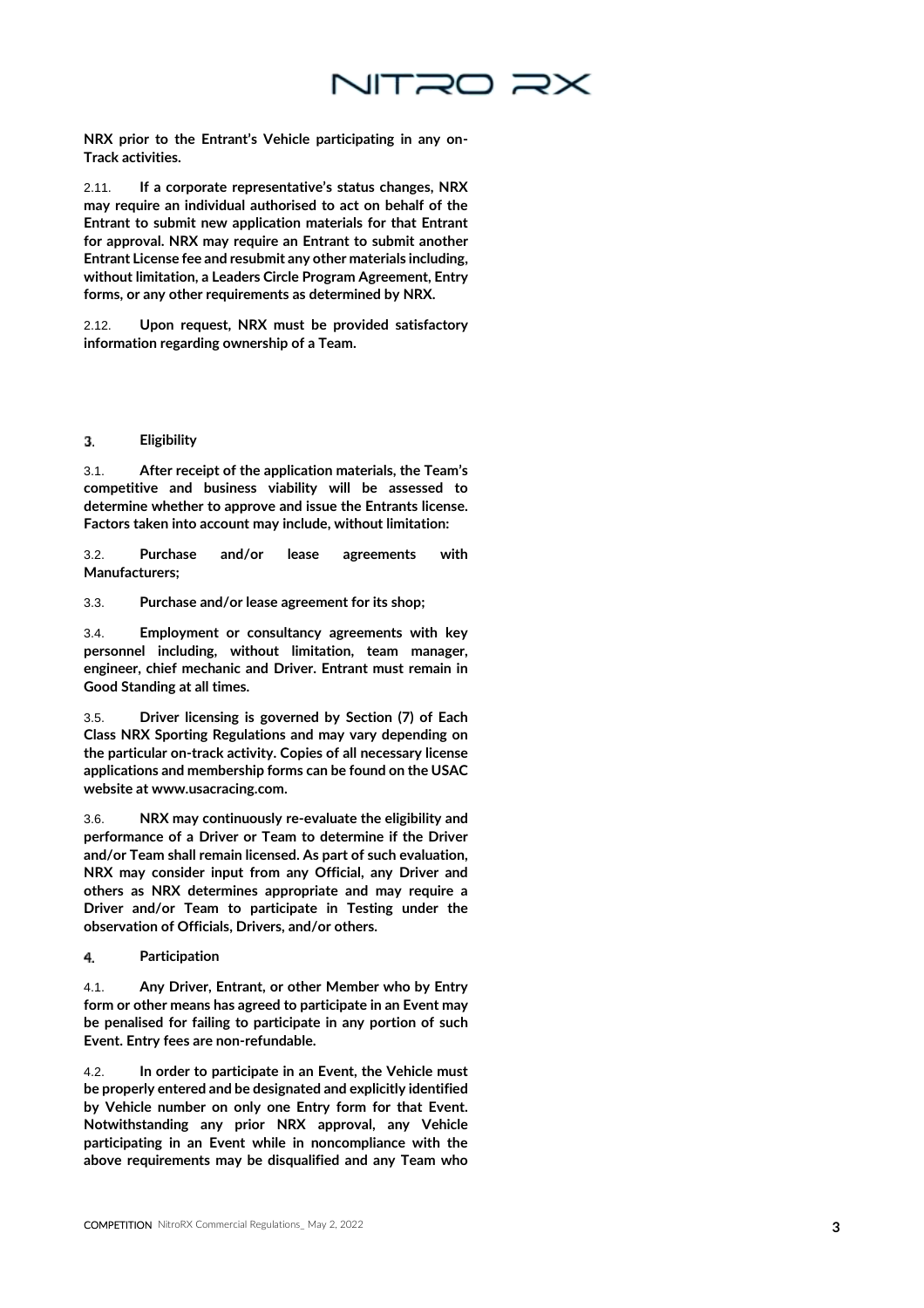

causes such noncompliance may be disqualified and/or otherwise penalised by NRX.

4.3. Once an Event has begun, Team Vehicle(s) must remain on the Race Location grounds unless otherwise approved by NRX.

4.4. A Vehicle may compete only in the Events in which the Vehicle is entered. The Entry form must establish the Team's right to enter the Vehicle in the Event and include proof of ownership of the Vehicle acceptable to NRX.

#### 5. **Event Cancellation**

5.1. Nitro Rallycross and the Event organisers reserve the right to cancel the competition for any given class if there are too few entries to an event.

6. **Vehicle Appearance, Numbers and Branding**

6.1. By submitting an Entry, all Teams and Drivers consent for Nitro Rallycross to use their likeness and image, including associated team marks, for commercial, publicity, PR and merchandising purposes. The applicant agrees to use the championship's full name in all

commercial or marketing situations they are associated with (in connection with the championship).

6.2. Competition Numbers shall be allocated per Section (9) in Each class Sporting Regulations. All Vehicle numbers are owned by NRX. A Team may be granted the use of a Vehicle number and NRX will not guarantee a request will be granted. All aspects of the Vehicle number including, without limitation, height and width must be approved by NRX prior to use.

6.3. The required Vehicle number locations must be clearly visible as determined by NRX. The number is not required to be continuous in nature, or a traditional font. Trim colour around the number is permitted provided it does not distort the readability and does not apply toward the height or width requirement. See Vehicle Appearance and Branding Illustrations for sizes and locations.

6.4. Names – A Vehicle must have a name that shall be identified on the Entry form. The Entrant represents to NRX that it has the right to use that Vehicle name. The Vehicle name is subject to the approval of NRX and must not exceed 35 characters, including all spaces and punctuation.

6.5. Vehicle Appearance – NRX has the right to control the appearance of Vehicles to distinguish one Vehicle from another. This may include, without limitation Vehicle colour. Vehicles are required to display significantly different colours. NRX requires different colour schemes on any four of the following parts:

- a) Mirror housing
- b) Wing edges
- c) Front and rear bumper trim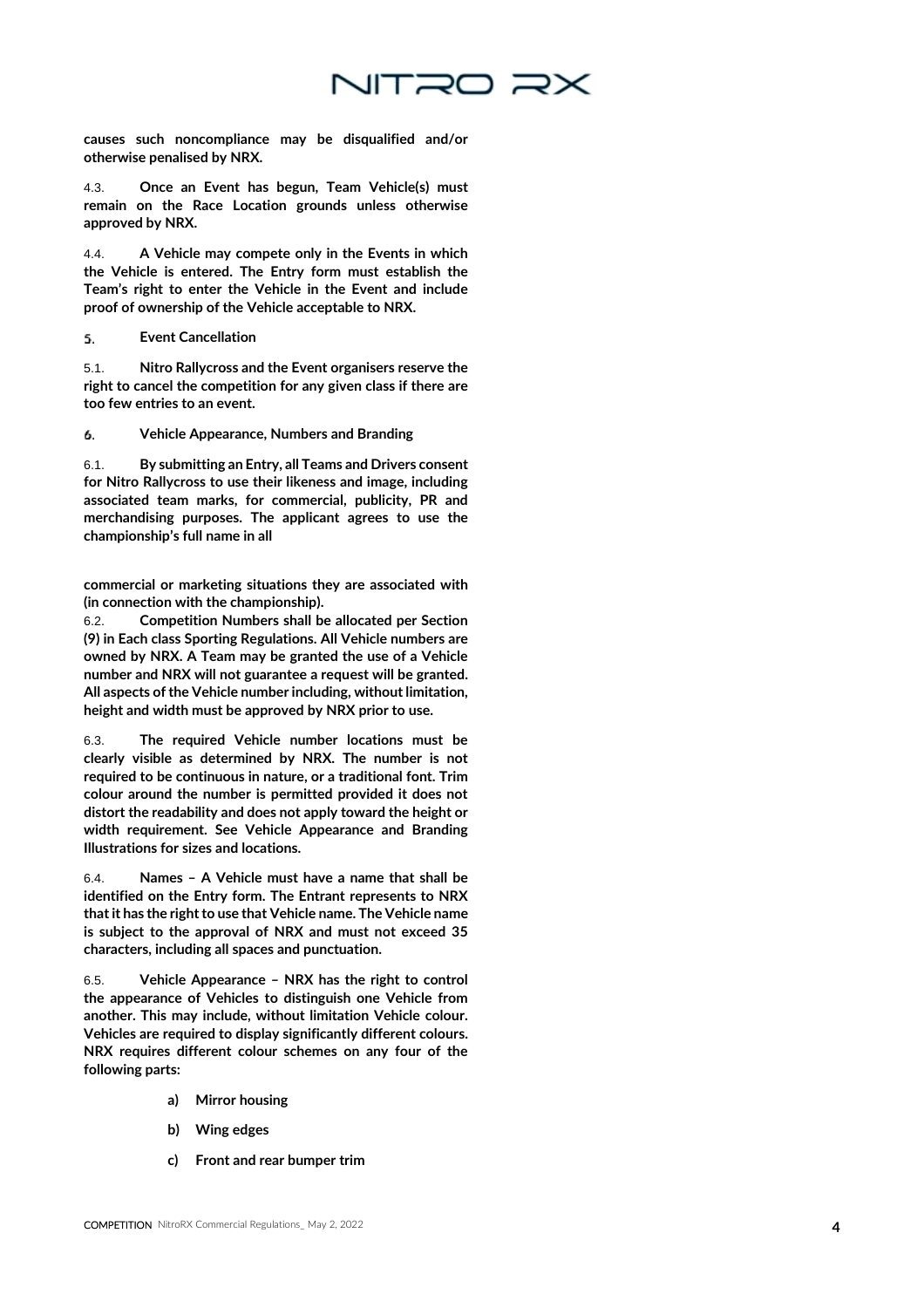

6.6. Series Branding – Entries agree to comply with the NRX branding requirements, including, without limitation, display of all required emblems on all uniforms, vehicles and other equipment and/or use of all required equipment.

6.7. Series/Race Entitlement or Presenting Partner – Entries agree to comply with NRX branding requirements in the case of a Series or Race Entitlement or Presenting Partner. Branding for such partners will be incorporated onto each vehicle, including but not limited to:

- a) Windshield decals
- b) Driver Nameplate/Number Decals
- c) In vehicle branding in the in -car camera arc

6.8. Series Tyre Supplier – each vehicle shall feature the branding of the NRX tyre supplier on all four corners of the vehicle in a position approved by NRX.

6.9. Teams must display driver name signs in the paddock above each entered vehicle. These signs should be displayed above the competing Vehicle's tent entrance facing the paddock street. Such signage will be provided by Nitro Rallycross and may not be altered.

#### 7. **Advertising**

7.1. NRX may regulate or deny the advertising of any product on equipment, apparel or otherwise in connection with a Team, the Series, or any Event.

7.2. Team advertising and branding may not be displayed until it has been approved by NRX. NRX may disapprove advertising for any reason, including, without limitation, advertising which it determines is offensive, inappropriate, illegal, undignified, in conflict with any NRX or Event Promoter sponsorship, contravenes NRX broadcaster regulations, is potentially confusing or may detract from the interest in any Event and/or the integrity of NRX and/or the Series.

7.3. NRX may require a Team to agree in writing with a policy statement regarding advertising of a particular product. Product advertising must comply with all Rules, including without limitation, size.

R. **Awards** 

8.1. Entrants and Drivers displaying the mandatory award sponsors and otherwise complying with the Rules may be eligible to earn awards.

8.2. The distribution of all awards must be approved by NRX and NRX shall determine the eligibility, nature and amount of all awards for each Event and Championship titles.

8.3. All awards may be withheld by NRX in whole or in part, or denied in whole or in part, if NRX determines in its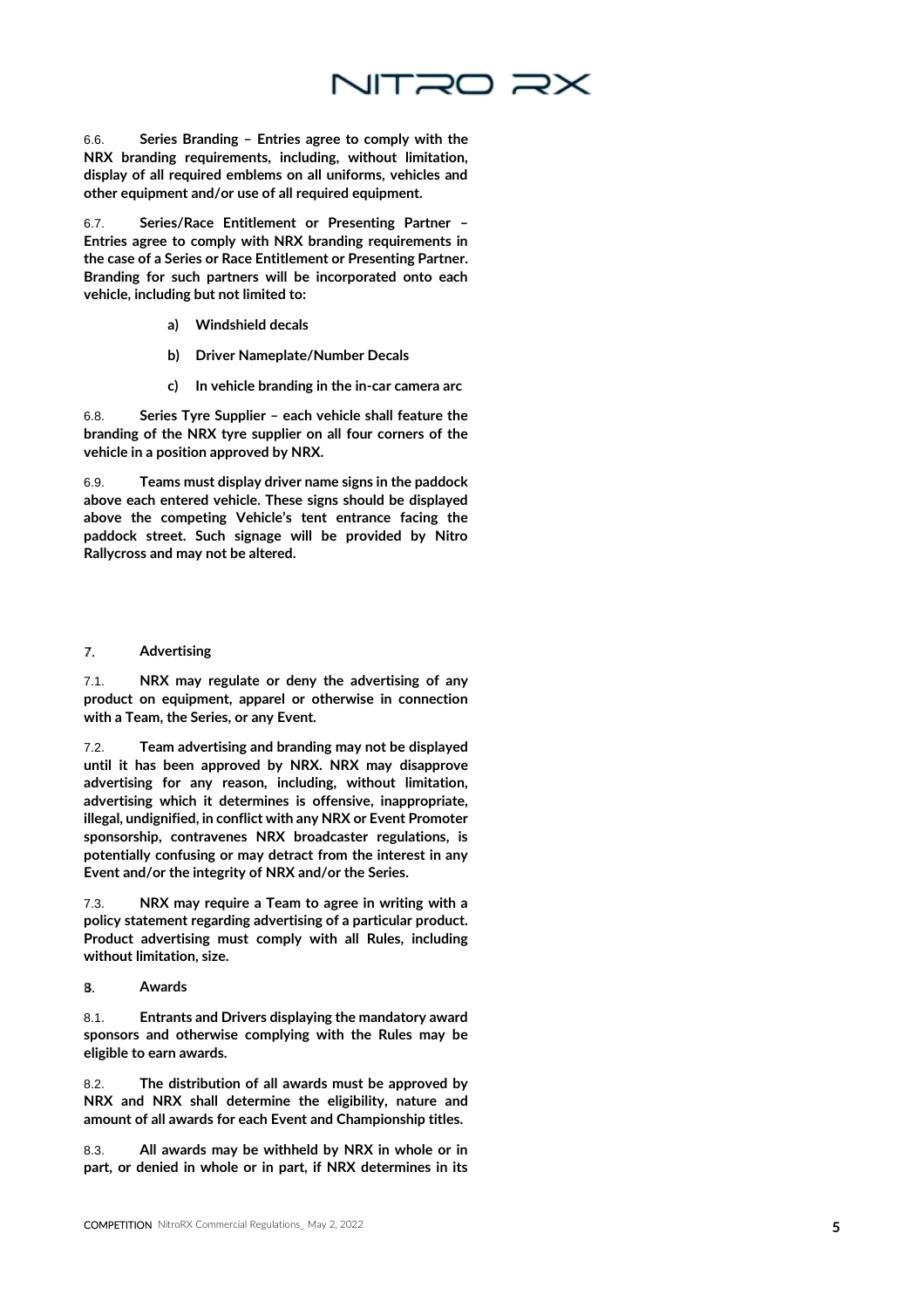

discretion that any member of Entrant Group has failed in any way to comply with the terms and conditions of the Rules.

#### **Promotional Obligations** 9.

9.1. Social Media. By entering the championship, teams and their drivers agree to promote NRX and its championship events across media and social media channels using full event and Series nomenclature for any events, prizes, titles and awards. Team and Driver social media posts relevant to the series should include the following tags: list #NitroRX and @NitroRallycross

9.2. Ride -alongs –. All vehicles must be fitted with a passenger seat and safety equipment that passes inspection by series scrutineers. In the interest of series promotion, NRX or its promoters may schedule one or more media ride -along sessions during the Event. The Series has the right to limit the number of rides per weekend based on track and staff availability. Cars/drivers for media rides chosen at the discretion of the series. To be considered for ride -alongs, vehicles must be fitted with a passenger seat and safety equipment that has been inspected by series scrutineers. Teams that need to provide rides to VIP guests or contest winners must make the request of the Series at least 2 weeks in advance of the event. Starting in 2022, these sessions will be mandatory.

9.3. Driver Autograph Sessions – NRX may conduct one or more autograph sessions of Drivers during each Event.

9.4. Post -Race Activities – Unless otherwise directed, the top three finishers in the Race shall proceed to a nominated area as instructed by NRX Officials and fully participate in post -

Race ceremonies including without limitation, not removing, obscuring, or otherwise altering any sponsor recognition.

9.5. Media and house media interviews -- The winning Drivers must attend and participate in post -Race interviews in a nominated area The winning Drivers and Team Owners agree to permit the display on the Vehicles in a nominated area, as designated by NRX Officials, items showing branding from the Series as determined by NRX, including size, location and placement of such item(s). The winning Drivers and Entrants agree to participate in a photograph session with the Series sponsor(s) and guests.

 $9.6.$  The  $2^{\text{nd}}$  to  $5^{\text{th}}$  place Drivers must stop in a nominated area as designated by NRX Officials and participate in media interviews. The  $2^{nd}$  and  $3^{rd}$  place Drivers must proceed to the nominated area and join the Race winner in post -Race ceremonies.

9.7. Immediately following the podium ceremonies, the winning Driver, 2nd place Driver and 3<sup>rd</sup> place Driver of all classes must attend and participate in post -Race interviews in the media centre, if requested by NRX Officials.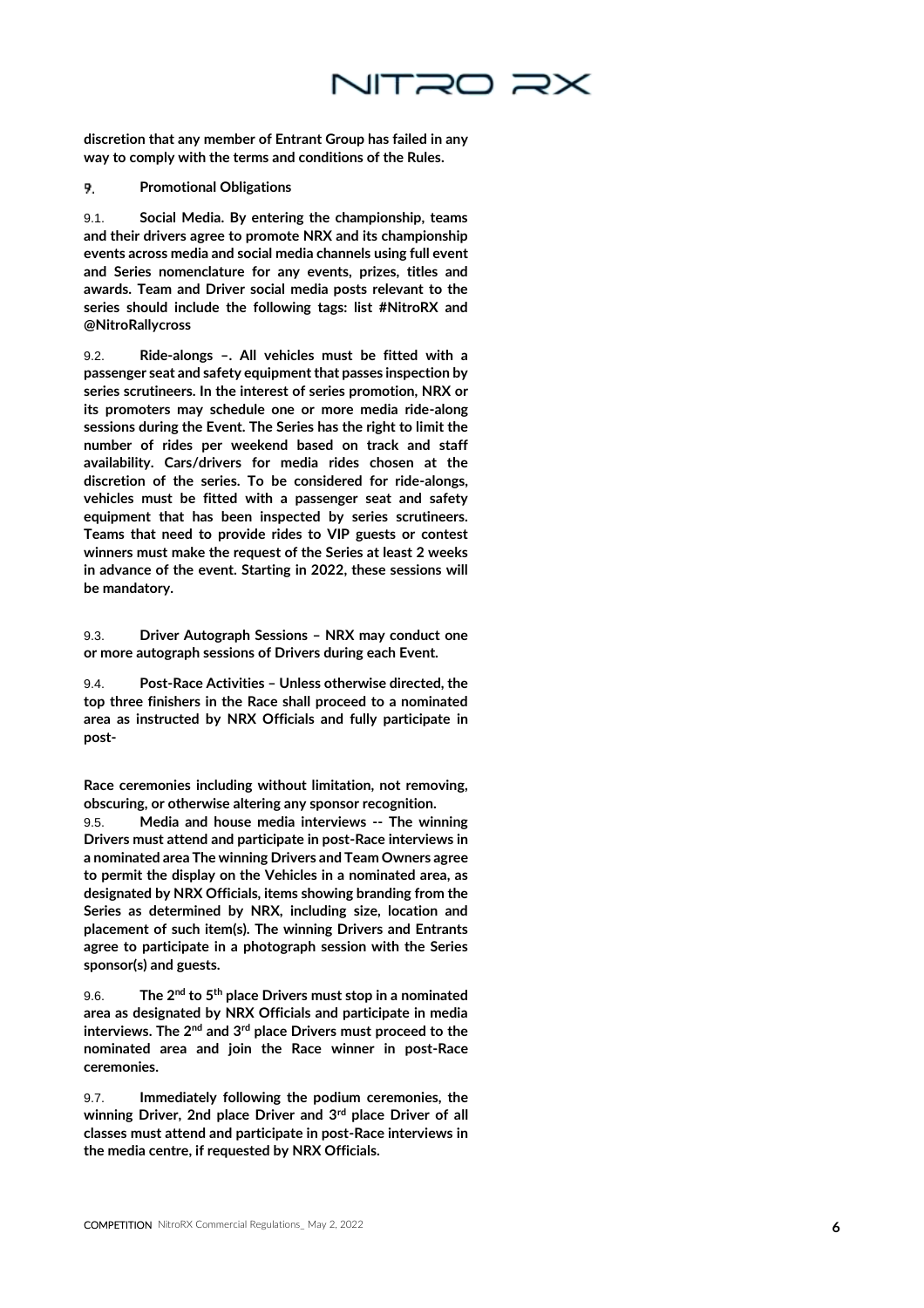

9.8. Following the media centre interviews, the winning Driver shall attend and participate in a satellite media tour and radio media tour, if requested by NRX. All other Drivers agree to attend and participate in the post -Race media centre interview process, if requested by NRX.

9.9. Drivers must attend and actively participate in media events, at such times and locations as designated by NRX. Media events include pre -Race and/or post -Race media requirements, including national media teleconferences, press conferences, satellite media tours and/or radio tours as directed by NRX, as well as additional media day/photograph and video shoots, with travel provided by NRX. Podium placing Drivers must attend and participate in the victory banquet at such times and locations as designated by NRX.

9.10. BTS Capture -Media crews will be present at each Event to capture event stills and recordings both on and off track. NRX reserves the right to engage in behind the scenes captures of any Team or Team member. Teams are required to comply with all reasonable requests for access by NRX host media crews, including for the purposes of recording team meetings and briefings.

9.11. All Team radio transmissions at the venue may be monitored by on -site media and are subject to broadcast on series television, livestream or social media.

9.12. Podium Ceremony - All drivers qualifying for an award must attend the podium ceremony wearing their driver's safety equipment (overall) from the moment the Vehicle stopped in parc ferme and to the moment the press conference ends and also during the podium ceremony and during official TV interviews.

9.13. Reproduction of materials -- All transmissions, recordings, cable, satellite, digital, video, and rights to all media in NRX events are the property of NRX. Any recording transmission of Series events or retransmissions or reproductions of material without permission is forbidden. NRX will consider reasonable requests for pass -through media use rights for teams, sponsors, advertisers and other commercial purposes. Such requests should be made to Thrill One Sports & Entertainment via Brett Clarke (brett@thrillone.com) or their designate.

 $9.14.$ On-board cameras -- In addition to any judicial cameras required for competition, Teams may be permitted to install fittings for their own o n -board cameras, which are subject to approval by Series officials and the host television broadcaster. Teams must submit a written request for such on board camera that includes the proposed distribution channel for any filmed material. NRX may request copies of the footage for broadcast on its own channels. NRX reserves the right to deny such requests.

9.15. Penalties – NRX shall determine whether a Member has failed to attend, failed to actively participate, or engaged in inappropriate conduct during a meeting or mandatory activity. Penalties may include monetary fines or adjustment to championship points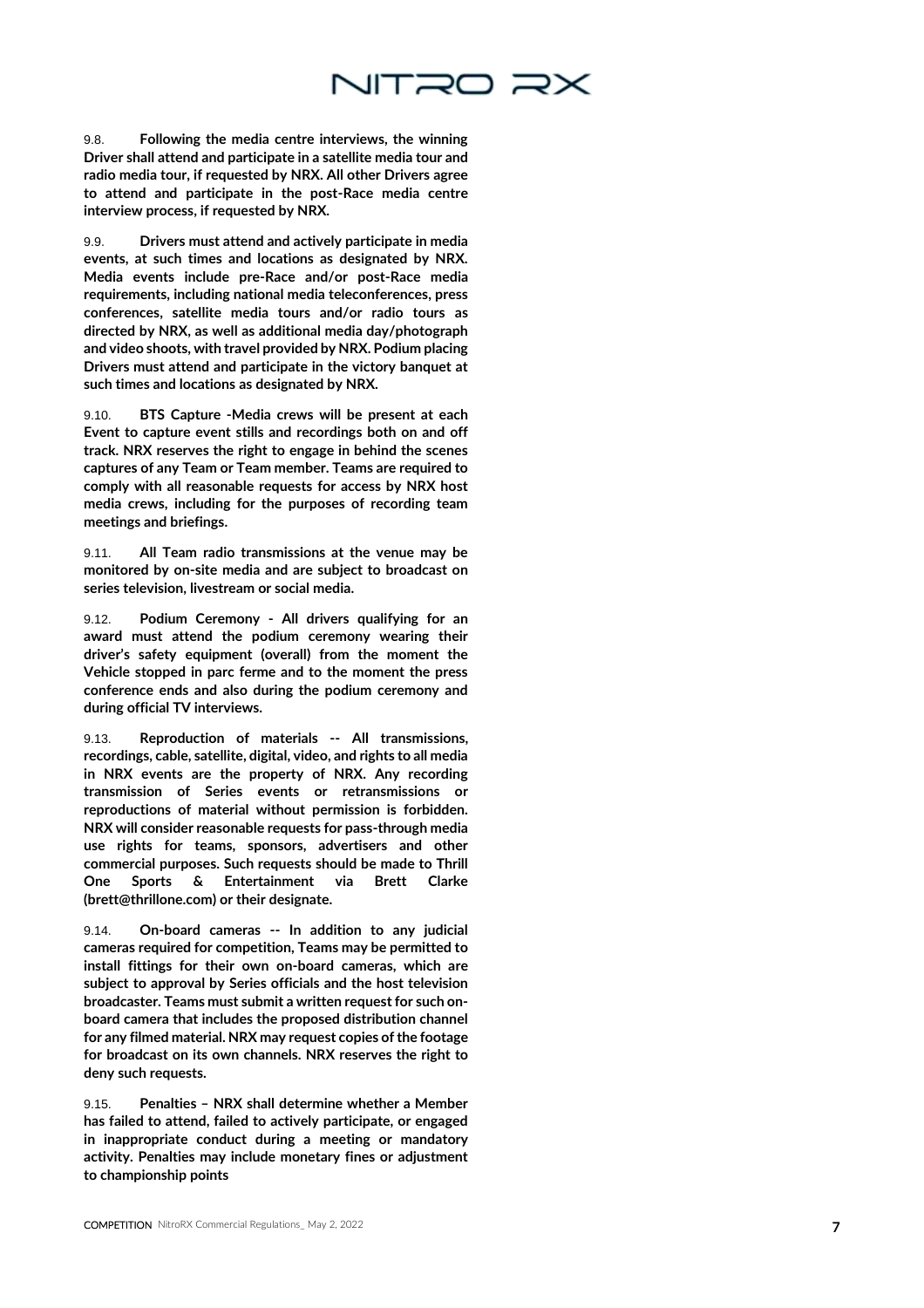

9.16. Catering – NRX will supply catering to teams during all race weekends, the catering service is mandatory to use for all classes and will have a cost of \$12.50 for breakfast, \$27 for Lunch and \$27 for dinner. Teams can choose which meals they would like, and a pre-race order form will be sent out for ordering and payment. No kitchens or catering units will be permitted in the race track or paddock area for teams. Any kitchens or catering units on site will receive a fine of \$ 5000

9.17. WiFi – NRX will can supply a WiFi network to teams during all race weekends, WI-FI network can be supplied in the paddock and spotter area with a limited number of access and prioritised bandwidth. An HDMI feed of Live TV program, Timing Screen and Race Control messages can be supplied along with a Cabled network connection for the teams own local network (firewall settings TBC) between the team and the IT. An IT engineer will be on site with helpline via whatsapp / App. The fee for the WI-FI system is 600\$/ 2 car team / race.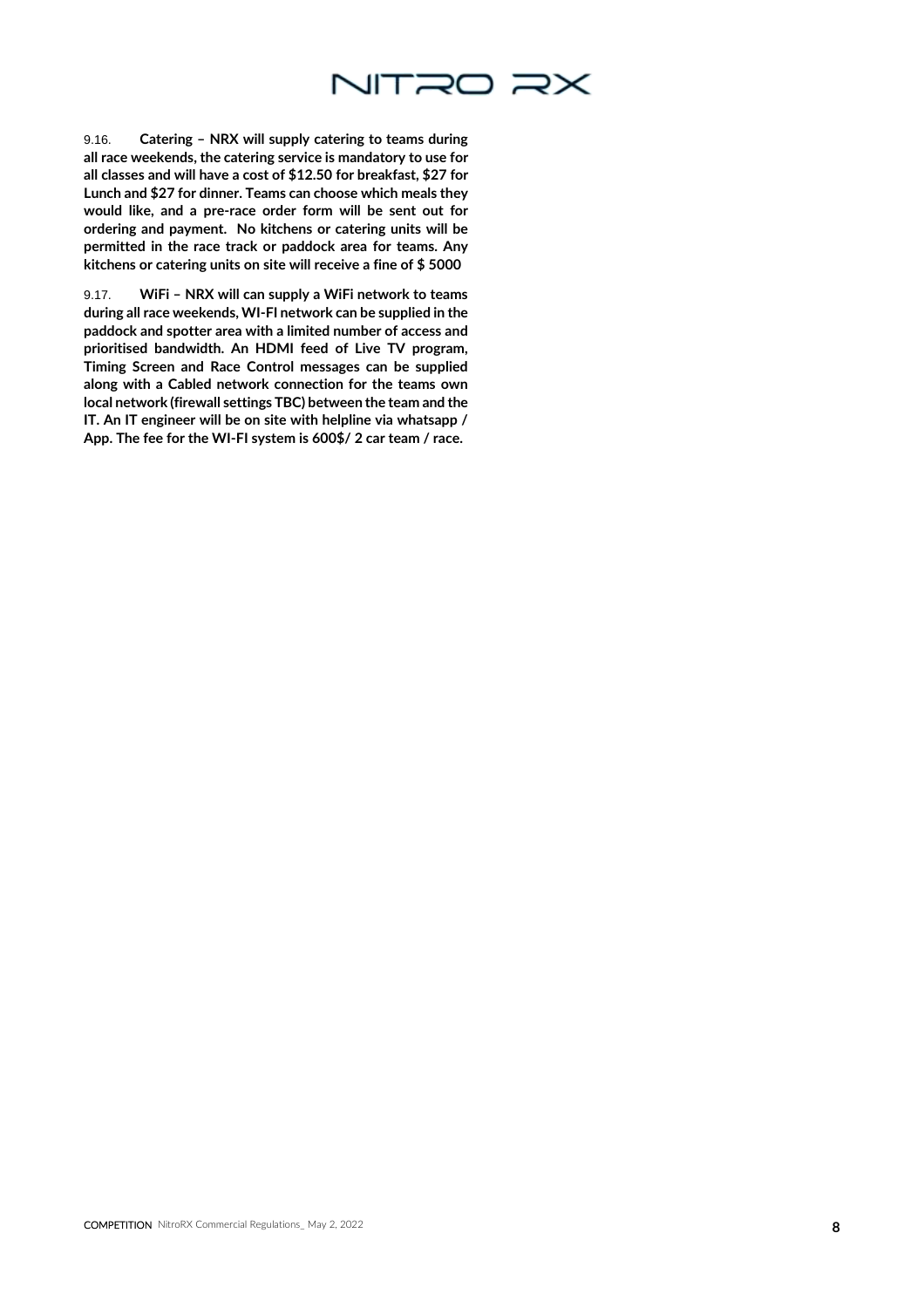

### 2022 APPENDIX II - RACE CAR LOGOS



Positions as shown Roof logo 560mm x 460 mm

COMPETITION NitroRX Commercial Regulations\_ May 2, 2022 **9**